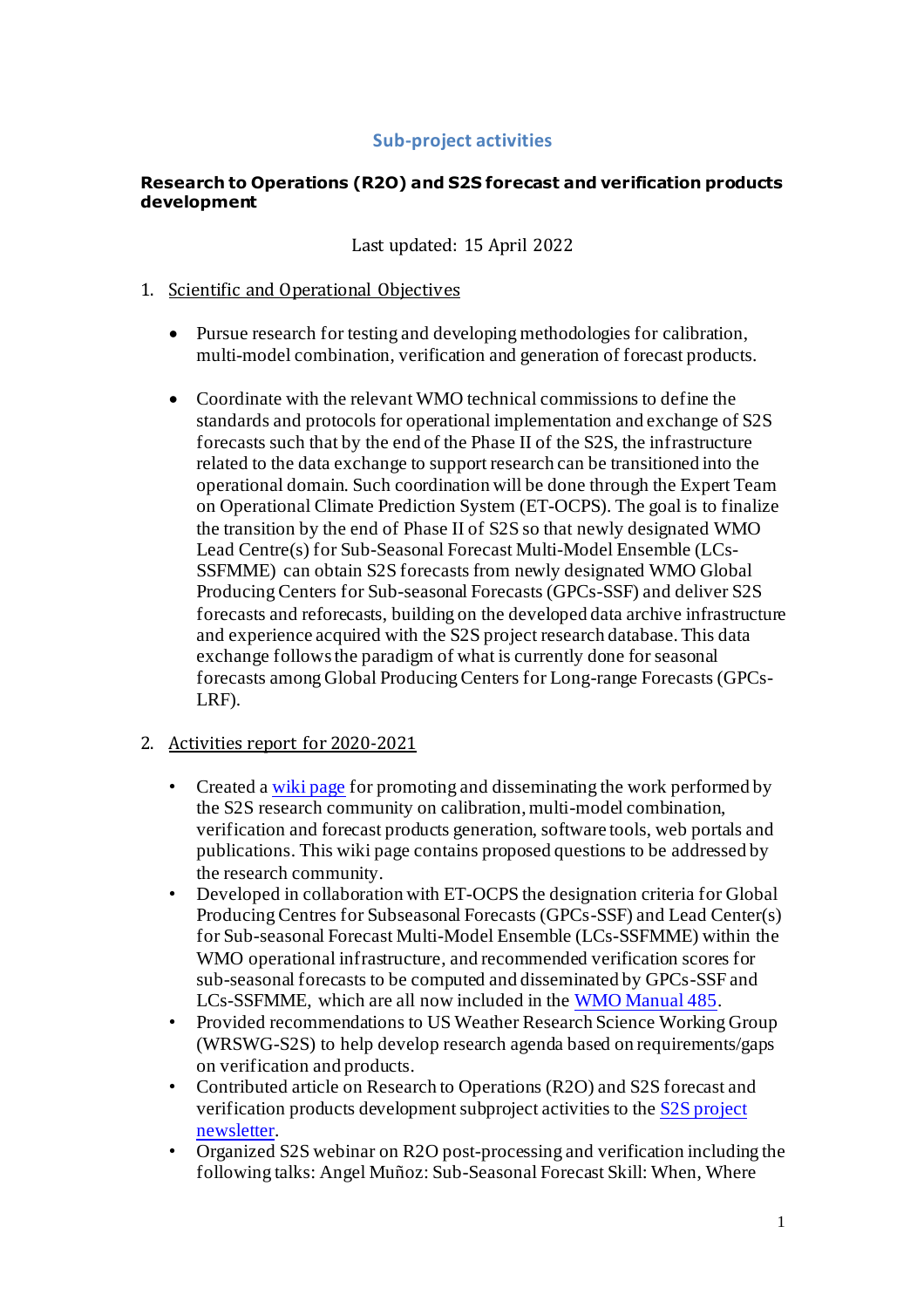and How To Find It? Andrea Manrique-Suñén: Choices in the verification of S2S forecasts and their implications for climate services. Paul Dirmeyer and Trent Ford: A Technique for Seamless Forecast Construction and Validation from Weather to Monthly Time Scales.

- Organized S2S and climate verification session at the JWGFVR International Verification Methods Workshop Online (2020-IVMW-O), Nov 9-20 2020: <https://jwgfvr.univie.ac.at/>
- Contributed with S2S verification lecture in the online verification summer school jointly organized by the Mathematic of Planet Earth – Centre for Doctoral Training (MPE-CDT) and JWGFVR 21-25 June 2021 <https://mpecdt.ac.uk/mpe-cdt-jwgfvr-forecast-verification-summer-school/>
- Helped to organize the Challenge to improve Sub-seasonal to Seasonal Predictions using Artificial Intelligence[: https://s2s-ai-challenge.github.io/](https://s2s-ai-challenge.github.io/)
- Several members of the R2O and S2S forecast and verification products development subproject contributed with talks at the 2021 ASP Colloquium - The Science of Subseasonal to Seasonal (S2S) Predictions <https://www.cgd.ucar.edu/events/2021/asp-colloquia/>
- Delivered talks at S2S monthly webinar on sub-seasonal predictions for Africa and South America including: Felipe M. de Andrade: Sub-seasonal precipitation prediction for Africa: Forecast evaluation and sources of predictability. Caio A. S. Coelho: An inter-comparison performance assessment of a Brazilian global sub-seasonal prediction model against four sub-seasonal to seasonal (S2S) prediction project models.
- Several members of the R2O and S2S forecast and verification products development subproject contributed with lectures at Online training workshop on Subseasonal to Seasonal (S2S) Prediction of Monsoons (1 - 12 November 2021) co-organized by the IRI, WMO, WWRP, WCRP, the S2S Prediction Project, CLIVAR/WEGEX Monsoon Panel, and the Indian Institute of Tropical Meteorology. All lectures are available in the site of the event: <https://impo.tropmet.res.in/iwm7training.php>
- Developed new forecast products for extreme events, using a co-designed approach, and interfacing forecasts to decision-making. Examples of these new products are available at <http://www.bom.gov.au/climate/outlooks/#/overview/summary/> and include a) maps of the probability of top/bottom quintile rainfall, Tmax and Tmin; b)

Quintile bars for locations. For some background see [this paper](https://grdc.com.au/resources-and-publications/grdc-update-papers/tab-content/grdc-update-papers/2021/05/forewarned-is-forearmed-exploring-the-value-of-new-forecast-products-from-the-bom-to-enable-more-informed-decisions-on-profit-and-risk-on-grain-farms/Paper-Hayman-and-Hudson-May-2021.pdf)).

- Members of the R2O and S2S forecast and verification products development subproject explored methodologies for cross-timescale forecast and verification of deterministic and probabilistic forecasts, and investigated the use of nested cross-validation to perform a less biased forecast verification.
- The Python software for the analysis of weather regimes  $(PyWR)$  was updated to include subseasonal-to-seasonal scenarios (afte[r Muñoz et al., 2016](https://journals.ametsoc.org/view/journals/clim/29/16/jcli-d-15-0699.1.xml)), an approach to identify similar years based on the temporal evolution of weather types (i.e., similar to analog years, but defined in terms of sequences of daily atmospheric circulation patterns).
- Members of the R2O and S2S forecast and verification products development subproject co-authored several papers on various aspects of S2S forecast production, evaluation, and applications (se[e wiki page](http://s2sprediction.net/xwiki/bin/view/dtbs/R2O)).